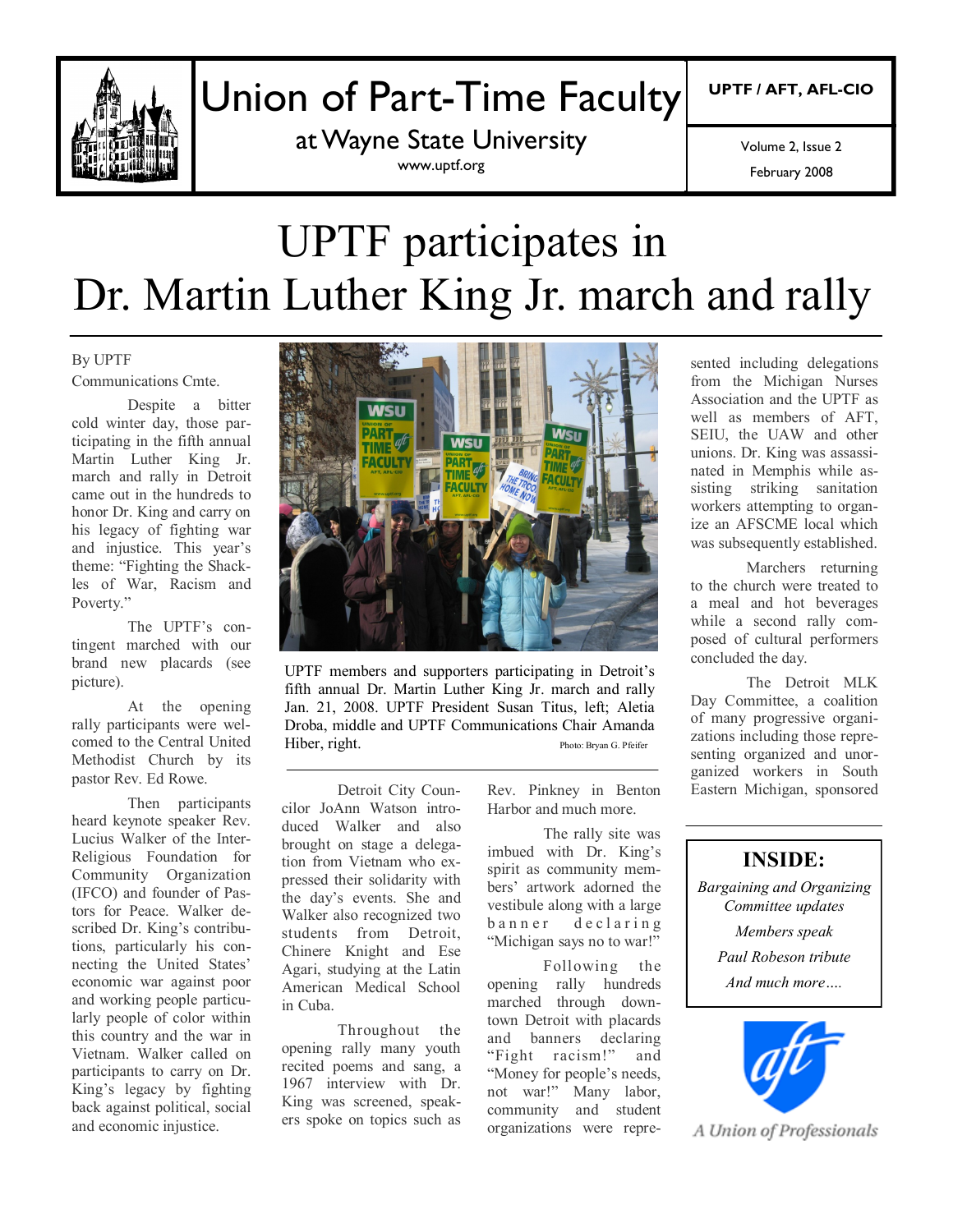## **Bargaining Committee Update**

By Tom Anderson

UPTF member and Chair, Bargaining Committee

Since the last newsletter, the UPTF bargaining committee has reached tentative agreements on seven new articles with the administration for a total of 10 thus far.

Articles agreed to include: Non-Discrimination, Academic Freedom, Special Conferences, Health and Safety, Employee Duties, Employee Rights, Discipline and Discharge, Conflict of Commitment, Duration and Printing of Agreement. We are also close to signing a couple of other articles and have discussed several more. Altogether it looks like the contract will have

about 26 or 27 articles.

One article, Union Recognition (the formal recognition of who is in the bargaining unit and who is not), is quite complicated. We have discussed this one a couple of times and are getting a bit closer to language that everybody can accept. Still three others, Union Security, Union Rights and Information should fall into place once the Union Recognition article is signed.

At our last meeting we signed the articles on Employee Duties and Employee Rights. We also began discussions of 1) Posting and Hiring; 2) Seniority; and 3) Appointment, Promotions and Renewal. Thus, we are beginning to get to

*Continued on Page 3*

#### **Volunteer Tasks**

- Classroom visits
	- Data Entry
- Literature distribution
- February membership meeting preparation
	- Phone Banking to members

## **UPTF now in new office!**

The UPTF is now officially in our new office at the Maccabees Building at 5057 Woodward Ave. , Suite 3303. We are sharing space on the third floor with our sister unions, the AAUP-AFT, which represents full-time faculty, and the GEOC-AFT, which represents graduate student employees. UAW Local 1979, the professional and administrative staff union at WSU, is also on the third floor.

See page seven for all of the updated office information. Stop by soon.



## New website Now live!

### www.uptf.org

Log on

For the adjunct calculator, archives, the UPTF calendar, media coverage, frequent updates and more….

∆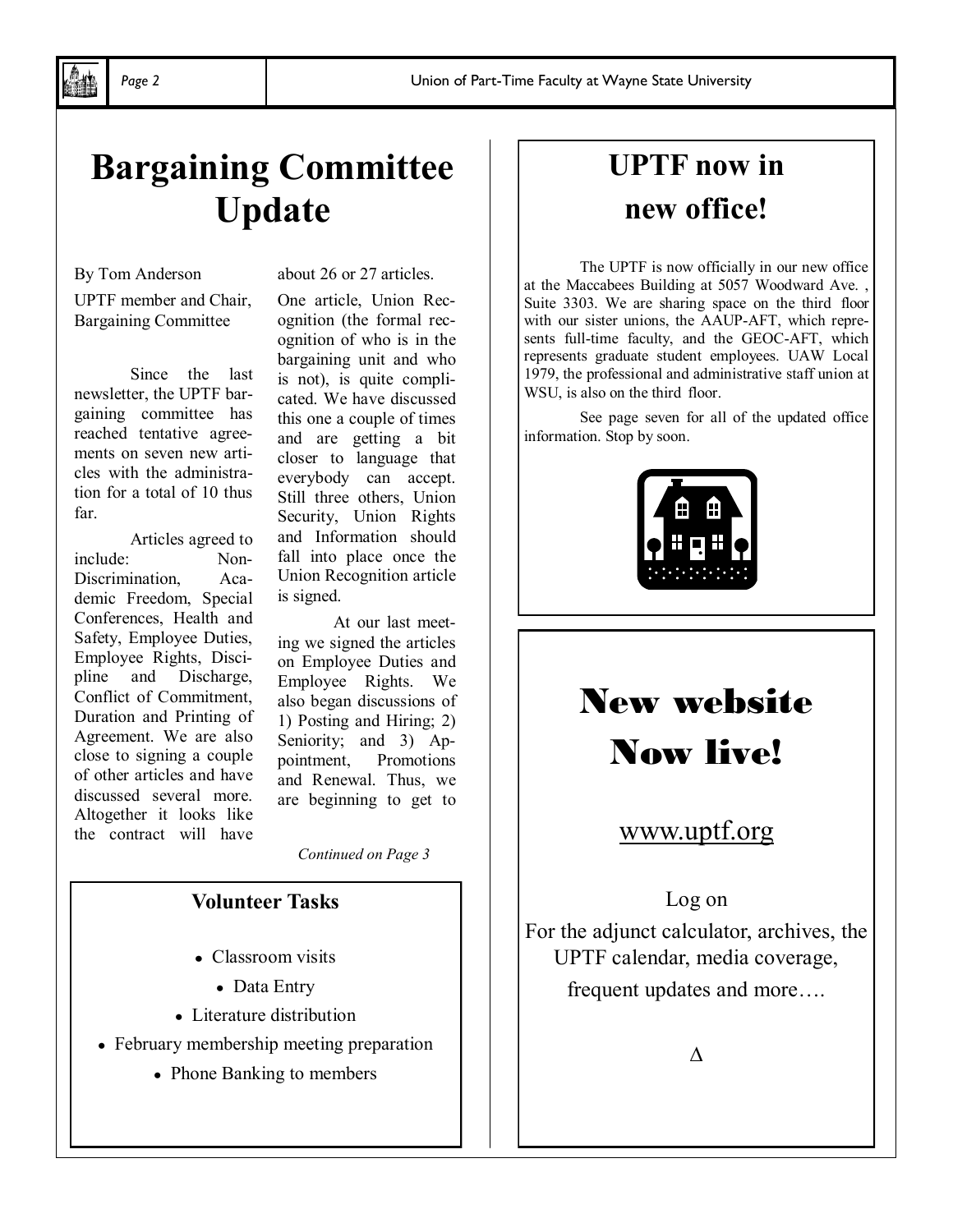## **Bargaining Update cont.**

the core of the noneconomic proposals that we had presented. This leaves us with about seven proposals not yet discussed at all. These include Salary, Benefits and proposals related to working conditions, e.g., Lay-off and Recall. The tougher bargaining sessions will soon begin.

So far the negotiations have gone smoothly. Mostly that has been a result of the way we have ordered the discussion of proposals: easiest ones first, then the not quite-so-easy, and so on. Every member of the UPTF needs to recognize that we are now getting to the critical part of the negotiations. Although what goes on at bargaining is vital, solid contracts are most often won by the membership's actions outside of the bargaining room.

The economy of the state of Michigan is not in the best shape, but administration claims of financial hardship are overstated. Professor Mike McIntyre, Chair of the Academic Senate Budget Committee, and former Chair of the AAUP Bargaining Committee, has uncovered a fund of several million dollars made up of unspent money designated for the building budget.

The administration, moreover, elected not to return the contingency fee collected from students last fall when it looked like the state allocation money would be reduced. In fact, the university received more in state revenue than it had budgeted.

Yet, unless we demonstrate to the administration that the general membership is paying attention to the negotiations and deeply cares about the outcome, we will not be able to achieve our salary and benefit goals.

How can we do this?

First, the organizing committee has resumed classroom visitations to adjuncts after the end of the class period, similar to what was done in the campaign to certify the union. Members visiting will have postcards with them that will be sent to the Board of Governors. Write in your name and address and the UPTF staff will then make sure that these cards are mailed to the BOG. Classroom visitors will also have UPTF buttons. Please wear one while you are teaching this semester. Members can also drop by the UPTF office and pick up

## **Calling all UPTF members It's Bargaining Time!**

**Members are encouraged to attend bargaining at these times:**

> - Feb. 15 at 2:30 p.m. - - Feb. 22 at 2:30 p.m. -  $-$  Feb. 27 at 10 a.m.  $-$

## **Faculty and Administration Building (FAB) at WSU - 656 Reuther Mall -**



postcards, buttons and literature anytime. If staff is not in the office when you visit, there's a UPTF table outside of our office door.

Second, there is a general membership meeting February 29. We have reserved the Reuther Library Conference room for 3 p.m. Show up and bring a colleague.

Third, on our website (www.uptf.org) you will find a link to a PDF of our factsheet. Download and print it. Then, using the factsheet, take a few minutes just before or just after your scheduled class time to make your students aware of our first contract campaign. Fourth, we can also use help in making phone calls and classroom visits.

Fifth, members are encouraged to attend bargaining for as short or as long as possible. Bring your grading!

Finally, mass actions are also on the agenda for later this term. Be prepared to be participate and build for these activities. ∆

> **Si Se Puede! (Yes, we can!)**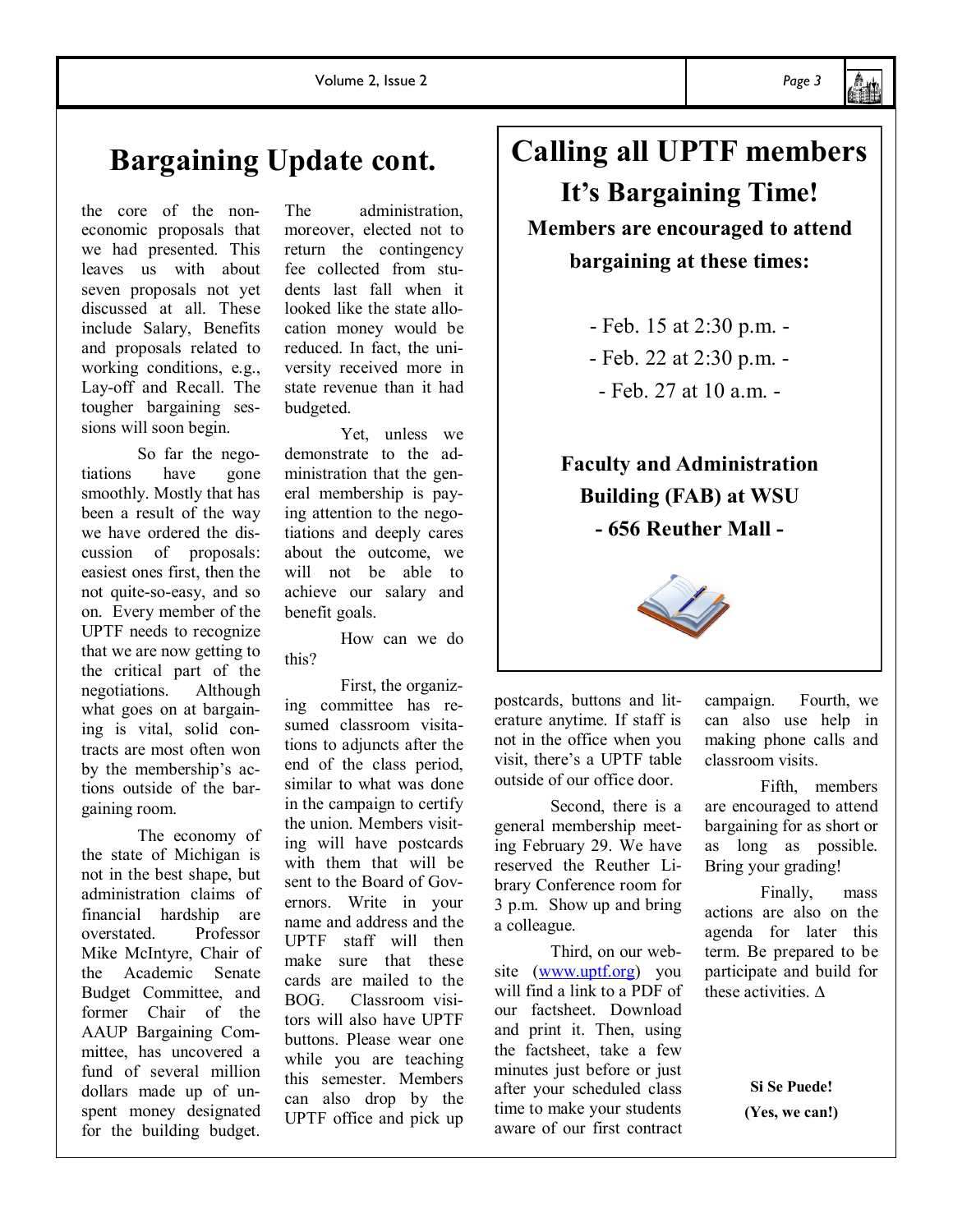Black History Month Honoring Paul Robeson

## **'Faith and confidence in working people...'**

Labor historian Fred Hirsch in his talk "Paul Robeson and Labor," at the AME-Zion Church in San Jose, California, March 12, 1999, focused on Robeson's towering contributions to working people internationally with special emphasis on Detroit. Hirsch declared:

"In 1941 the UAW faced a tight situation at Ford in Detroit. White workers had called a wildcat strike in the middle of a do-or-die organizing drive. Loss of the campaign could have halted progress in the auto industry. The Company had lured African-American workers from the South with the best wages they had ever known, thus buying a certain loyalty. When the strike broke out, Black and white workers were divided. Black workers went to the roof of the Rouge plant and threw objects at the picketline. Robeson worked tirelessly, singing, speaking and going one-on-one at the plant gate picket line. Black and white together, the workers won their union and the union won the industry."

Throughout Hirsch's talk he detailed Robeson's contributions over many decades to unions the world over including the Welsh Miners, the Scottish miners, Australian construction workers, United Public Workers of America, United Electrical Workers, United Auto Workers, the National Maritime Union, International Longshore & Warehouse Union, State, County & Municipal Employees, Fur and Leather Workers, Shipscalers and Painters, Marine Cooks and Stewards, Food and Tobacco Workers, United Steel Workers, Mine, Mill and Smelter Workers, Transport Workers, National Trade Union Congress, National Labor Council for Negro Rights, Packinghouse Workers, and his own basic union, Actors Equity.

In honor of Black History Month, some of Robeson's words on labor and related topics are reprinted here.



"I have always put my faith and confidence in the working people in all countries and of all colors. I truly believe that they constitute the greatest force in the world for the advancement of all people...

It seemed strange to some that having attained some status and acclaim as an artist, I should devote so much time and energy to the problems and struggles of working men and women. To me, of course, it is not strange at all. I have simply tried never to forget the soil from which I spring...I've learned that my people are not the only ones oppressed...

"...Whether people weave, build, pick cotton, or dig in the mine, they understand each other in the common language of work, suffering and protest... The problem of the Negro people is generally a problem of working people. Their future lies with labor. They must work side by side with labor."

*- To the UAW-CIO convention, 1947 -*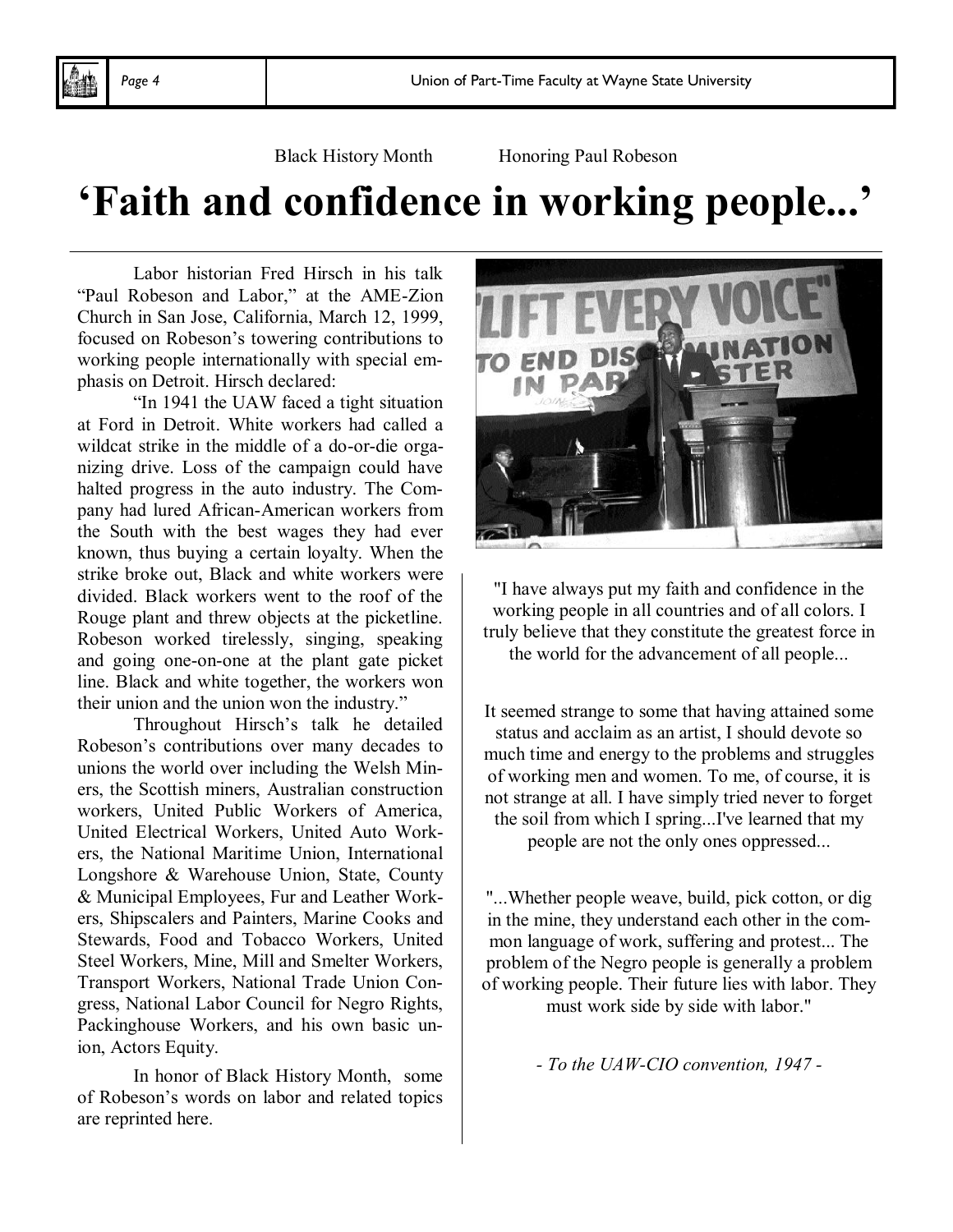Black History Month Honoring Paul Robeson

## **'Melodies of freedom…'**

When Tangen, a white man in the ILWU who had led fights against racism, said: "I understand the problem, why can't I lead?" Robeson told him, "You're not Black, that's why."

At the National Maritime Union Convention in 1941 Robeson spoke out, demanding, "complete rights for labor, for complete equality for the colored people of this country and for a right to a better life for every worker in this land of ours."

"I shall take my voice wherever there are those who want to hear the melody of freedom or the words that might inspire hope and courage in the face of despair and fear." *- Peekskill, New York 1949 -*

"If fighting for the Negro people and their trade union brothers, if that makes me the subversive that they're talking about in Congress, if that makes me a

Red, then so be it!" North Carolina is the "state where my people were born and reared, where my father was a slave, where my cousins are tobacco workers...We must dedicate ourselves to the struggle...to see that this will be a bounteous, peaceful world in which all people can walk in full human dignity."

*- To the tobacco workers, Winston-Salem, 1949 -*



### Celebrating Paul Robeson: "Athlete, Artist and Activist for Justice and World Peace"

Paul Robeson Exhibition: January 19 to April 12, 2008 Swords Into Plowshares Peace Center and Gallery, 33 E. Adams, Detroit, MI / **313-963-7575**

**Paul Robeson Retrospective Film Series:** 1515 Broadway, Detroit, MI Saturday, Jan. 26 / Friday, February 29 / Saturday, March 22 / All shows 7 p.m. / Tickets \$10

**Paul Robeson Remembrance Day:** Saturday, March 29 from 1-4 p.m. at the Plowshares Peace Center

**Paul Robeson Tribute Concert:** Saturday, April 12, 2008, 8 p.m. Central United Methodist Church, Detroit, MI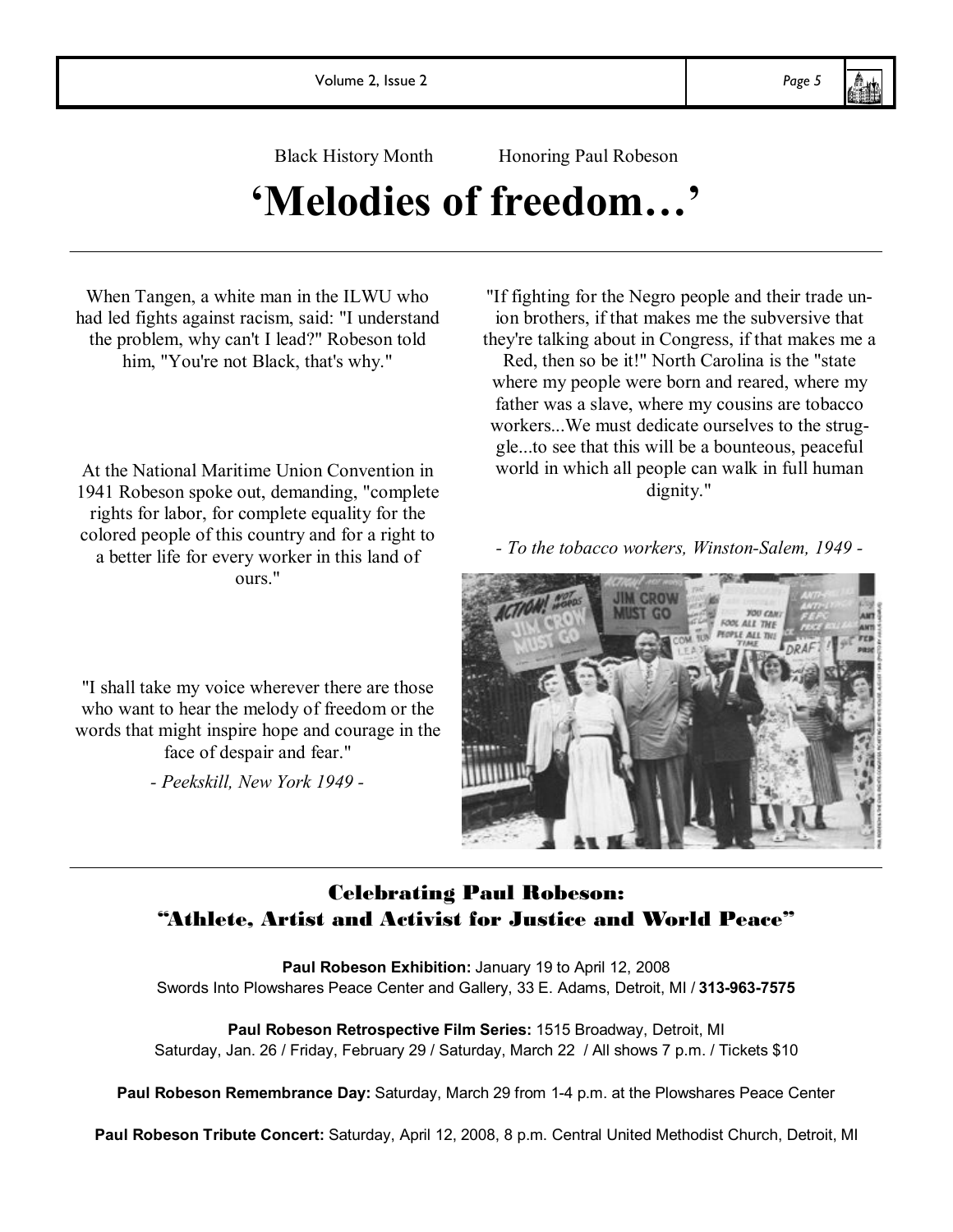### **Organizing Committee Update**

Since the winter semester began in January, the UPTF Organizing Committee has been busy relocating the union office, visiting members, as well as forging ties with other labor, campus and community organizations.

In early January, the UPTF began moving its operations from our original office on W. Hancock to the 3rd floor of the Maccabees Building (previously the Schools Center Building) at 5057 Woodward. The UPTF shares Suite 3303 with the GEOC (Graduate Employees Organizing Committee), next door to the AAUP offices. The office has been completely set up and fully functioning since early February, with much appreciated help from both the GEOC and AAUP (special thanks to AAUP Office Manager Diisa Hejka).

Members are encouraged to stop by and take a look at the office. Even when the office is closed, there is a table just outside with materials about the UPTF that members are welcome to take.

The first membership meetings of the semester were held at the Walter P. Reuther Library on both January 15 and 16, in order to accommodate members' busy schedules. Members in attendance were updated on the progress of bargaining negotiations, media coverage, and upcoming union events. The next membership meeting is scheduled for February 29 from 3-4:30 pm at the Reuther Library.

On Monday, January 21, UPTF members participated in the Rev. Dr. Martin Luther King, Jr. Day Rally and March with our brand-new placards (see article and photo on Page 1).

At the January 30 Board of Governors meeting, the UPTF delivered a presentation, introducing ourselves and the concerns of part-time faculty at Wayne State. UPTF member and Communications Chair Amanda Hiber told the Board, "WSU pays adjuncts no benefits, does not permit adjunct participation in the retirement program, and, while it has at least 15 different salary levels for adjuncts, our survey indicates that half of adjuncts



are lumped in the lowest four levels, earning less than \$700 per credit hour." She finished her presentation by asserting, "We are a valuable resource for the university and all of us feel that it is time that the university administration recognizes that and treats us accordingly." The UPTF's presentation was followed by the Students for a Democratic Society (SDS), who called on the Board to implement a three-year tuition freeze. UPTF members and allies at the BOG meeting wore union buttons and brought placards as a show of union support.

This semester has already seen a flurry of media coverage for the UPTF. An article in the January 30 *South End* covered the UPTF's contract campaign and negotiations with the

university. On February 8, the *Workers Independent News Service (WINS)* aired an interview with Communications Chair Amanda Hiber. And the January 2008 edition of the AAUP-AFT newsletter, *Newsbriefs*, featured an article by Bargaining Chair Tom Anderson. Links to all current and ongoing media coverage are or will be available on the UPTF website.

Finally, the UPTF Organizing Committee is gearing up for another round of classroom visits to members. Committee members will be talking to members one-on-one about the progress of bargaining and mobilizing activities as bargaining heats up. If you would like to help with the classroom visits, please call our office. Otherwise, look for us—we should be stopping by your classroom in the near future!

#### **WHO ARE WE?**

We are the part-time or "adjunct" faculty who work at Wayne State University. There are about 900 of us, teaching in all of the departments and colleges, on the main campus and at the extensions. Some of us have taught every term for 35 years, some of us are in our first semester of teaching. Some of us have full-time jobs elsewhere and teach only one course; others are trying to patch together a living teaching at WSU and at two or three other colleges. Some of us are working on our advanced degrees while we teach.

Last spring we voted in our union and are now fighting for our first contract. Many members are working on the Communications, Bargaining and Organizing Committees. The union is only as strong as its active membership. If you're a UPTF member and would like to get involved call, email or stop by the UPTF office. ∆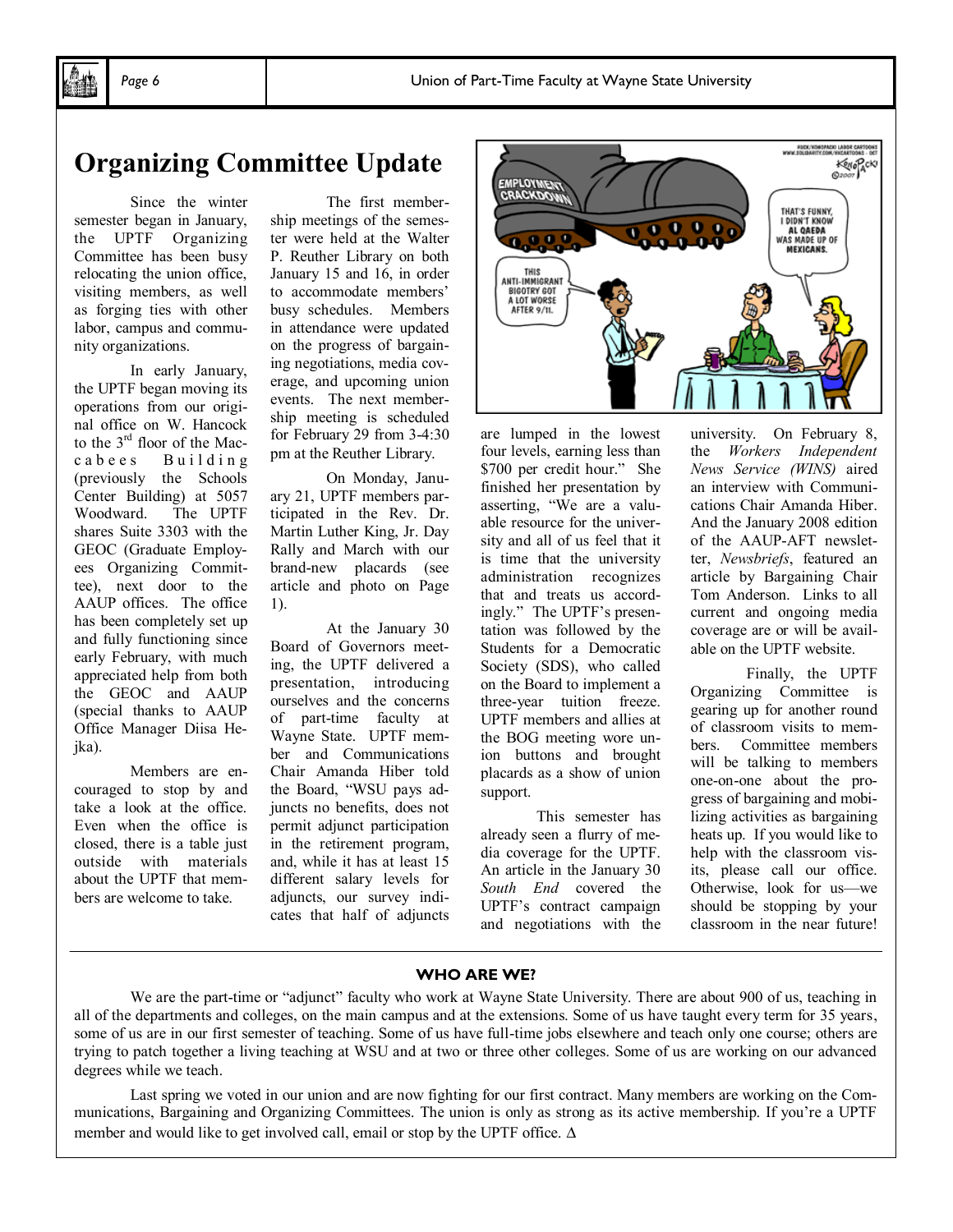**UPTF Political Action Committee**

## Say NO to "right-to-work" in Michigan!

#### **How will Michigan Workers be Impacted by Michigan becoming a "Right-to-Work" state?**

√Michigan workers are paid an average of \$7,601 a year more than workers in states that have attacked paychecks with "Right-to-Work" laws.

√They will be less likely to have health care coverage. Once again, according to the Bureau of Labor Statistics (BLS), 89 percent of union workers in private industry had health insurance compared with only 67 percent of nonunion workers. Union workers also are more likely to

have retirement and short-term disability benefits. √They will be less likely to have a have a pension. 70 percent of union workers are covered by a defined benefit pension plan versus only 16 percent of non union workers.

√They will also be more likely to get killed on the job. According to the BLS, the rate of workplace deaths is 51 percent higher in states with right to work, where unions can't speak up on behalf of workers. ∆

For more information:

#### **Send the following letter to your legislator**

I am writing today to oppose H.B. 4454- 4455 and S.B. 607-608. We do not need to turn Michigan into a Right-to-Work state.

Michigan doesn't need Right-to-Work. No one in the public sector is compelled to join a union, but because they receive the benefits of a union contract - wages, benefits and due process - they may be required to pay an Agency Fee to cover those costs. They get the benefit, they should pay the cost. It is only fair.

Unions have been, and continue to be important to Michigan. They are not the cause of the current economic situation or manufacturing crisis. Good wages and benefits help our economy, not hurt.

Unions like mine, AFT Michigan, spend time and resources researching best practices in education and providing professional development so that we can be a partner in improving education for all students.

We don't need Right-to-Work in Michigan. ∆

*To send this letter electronically go to: http://www.unionvoice.org/campaign/stopRTW*

## **A union equals power**

*The principle of a union is simple: we can accomplish more if we work as a group than we can as isolated individuals.* 

*As an officially recognized union, we have the legal right to negotiate salary, job security, health insurance, and other working conditions with the university administration. This means that we discuss these things with the administration until both sides agree on changes. The agreements we reach become part of a binding contract that cannot be changed unilaterally.* 

*We are now beginning to bargain our first contract with the WSU administration. There are many opportunities to get involved in various committees. Call (313-832-7902), Email (uptf@aftmichigan.org), or stop by the UPTF office for more information.* 

*The union is us.*

*∆*

### **Union of Part-Time Faculty / AFT, AFL-CIO**

5057 Woodward Ave., Suite 3303 Detroit, MI 48202

Staff Organizer: Bryan G. Pfeifer

Phone: 313-832-7902 Email: uptf@aftmichigan.org www.uptf.org

> UPTF Newsletter Volume 2, Number 2 February 2008

Produced by UPTF Communications Committee Printed with the assistance of the AAUP-AFT